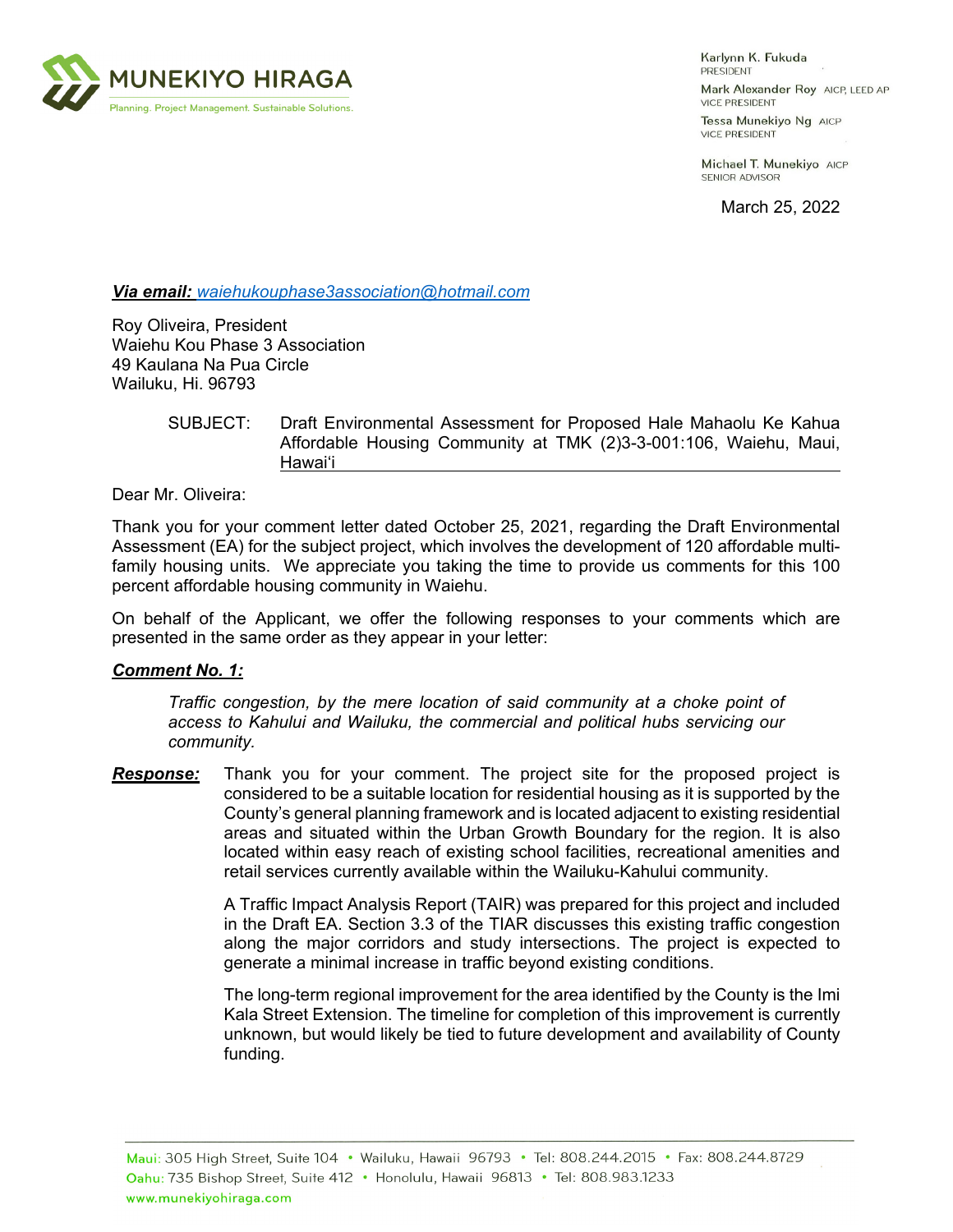Roy Oliveira, President March 25, 2022 Page 2

> The Hale Mahaolu Ke Kahua Affordable Housing Community development team is in coordination with the Hawaiʻi Department of Transportation (HDOT) and Department of Public Works (DPW) to determine its share of roadway infrastructure improvements in the area based on the potential impacts that are expected to be generated by the project.

## *Comment No. 2:*

*The environmental hazard of flooding near the site has been already established in recent years and continues to be a risk at the culvert going under Kahikili Highway where the North and South Waiehu Streams converge, across from Waiehu Beach Road.* 

**Response:** It is our understanding that trash and debris blocking the culvert has previously caused drainage issues at Kahekili Highway and Waiehu Beach Road. The HDOT subsequently cleared the trash and debris from the culvert, which mitigated the issue. This project will be designed to meet the County's drainage rules and storm water quality rules.

## *Comment No. 3:*

*There is little to no mitigation referenced in your EA report to alleviate any of the anxieties expressed by our community. We would appreciate a comprehensive review of these matters and a reply with your remedies to ease these potential risks. These concerns were the ones most expressively conveyed to our Board Directors and therefore brought to your attention mindful of the comment deadline your letter imposed. Homestead members comment may still trickle into you as your email and address were included in our community comment outreach effort.* 

*Response:* The Applicant acknowledges and appreciates your comments. Additional information regarding the mitigation of traffic and flooding, as needed based on the outcome of continued agency coordination, will be included in the Final EA. Consultation with various community groups and stakeholders will also continue as the project progresses.